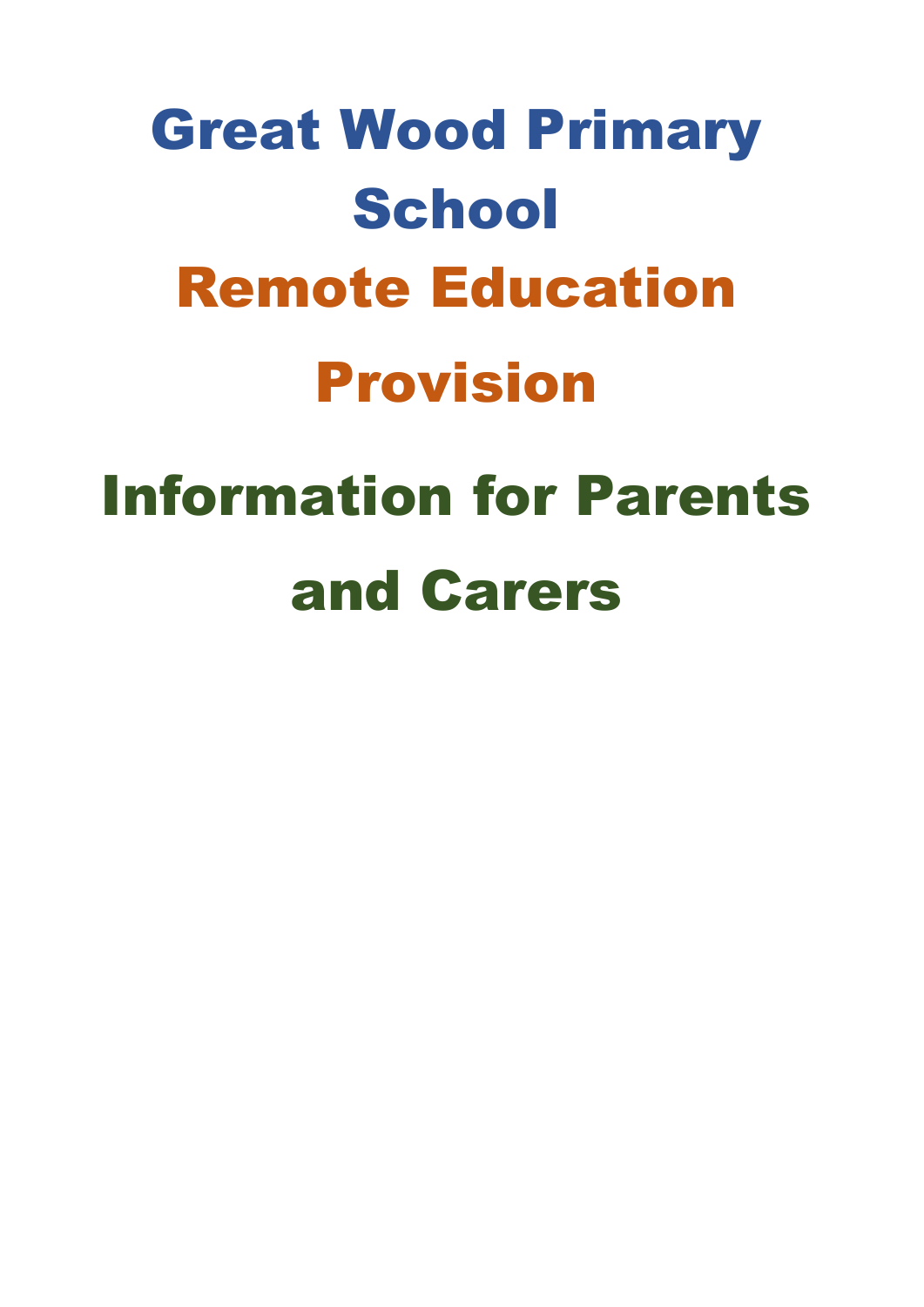# **Remote education provision: information for parents**

This information is intended to provide clarity and transparency to pupils and parents or carers about what to expect from remote education provided by Great Wood Primary School if local restrictions or National Lockdowns require whole school closures, entire cohorts (or bubbles) to remain at home.

For details of what to expect where individual pupils are self-isolating, please see the final section of this page.

# **The remote curriculum: what is taught to pupils at home**

 A pupil's working week of being educated remotely might look different from our standard approach initially, but as the term proceeds than the pupils will receive a wider curriculum; including 'live' Spanish and Music lessons. Blended learning: a mix of face-to-face and remote methods will be adopted, an example would be the 'flipped classroom', where main input happens remotely, for example through video support (Discovery World/Bitesize/White Rose), while practice, tutoring, pupil interaction and feedback happen in class live lessons via MS Teams. The school will be providing both live lessons (Synchronous education) and educational materials that are prepared by the teacher and accessed by the pupil at a later date (asynchronous education).

## **What should my child expect from immediate remote education in the first day or two of pupils being sent home?**

Initially work will be sent home using work books or a 'pack of work'. For mathematics a copy of the appropriate year group Collins Busy Ants Maths book will be sent for pupils to use. Other curriculum subjects may use a range of resources that will support the remote learning until work is provided to the pupil on Microsoft Teams and Discovery Education World.

# **Following the first few days of remote education, will my child be taught broadly the same curriculum as they would if they were in school?**

We will endeavour to teach the same curriculum, including Spanish and Music lessons remotely as we do in school - wherever possible and appropriate. However, we have needed to make some adaptations in some subjects. For example, P.E. lessons may be attempted occasionally so guidance will be given in accessing other P.E. resources including 'Joe Wicks' and 'Jump Up Jonny'.

# **Remote teaching and study time each day**

#### **How long can I expect work set by the school to take my child each day?**

We expect that remote education (including remote teaching and independent work) will take pupils broadly the following number of hours each day:

| YR/1 (Mrs. Rees)    | A minimum of three hours remote learning, |
|---------------------|-------------------------------------------|
|                     | including 2 x 30 minute 'live' lessons    |
| Y1/2 (Mrs. Roberts) | A minimum of three hours remote learning, |
|                     | including 2 x 30 minute 'live' lessons    |
| Y3 (Mrs. Furnival)  | A minimum of four hours remote learning,  |
|                     | including 2 x 30 minute 'live' lessons    |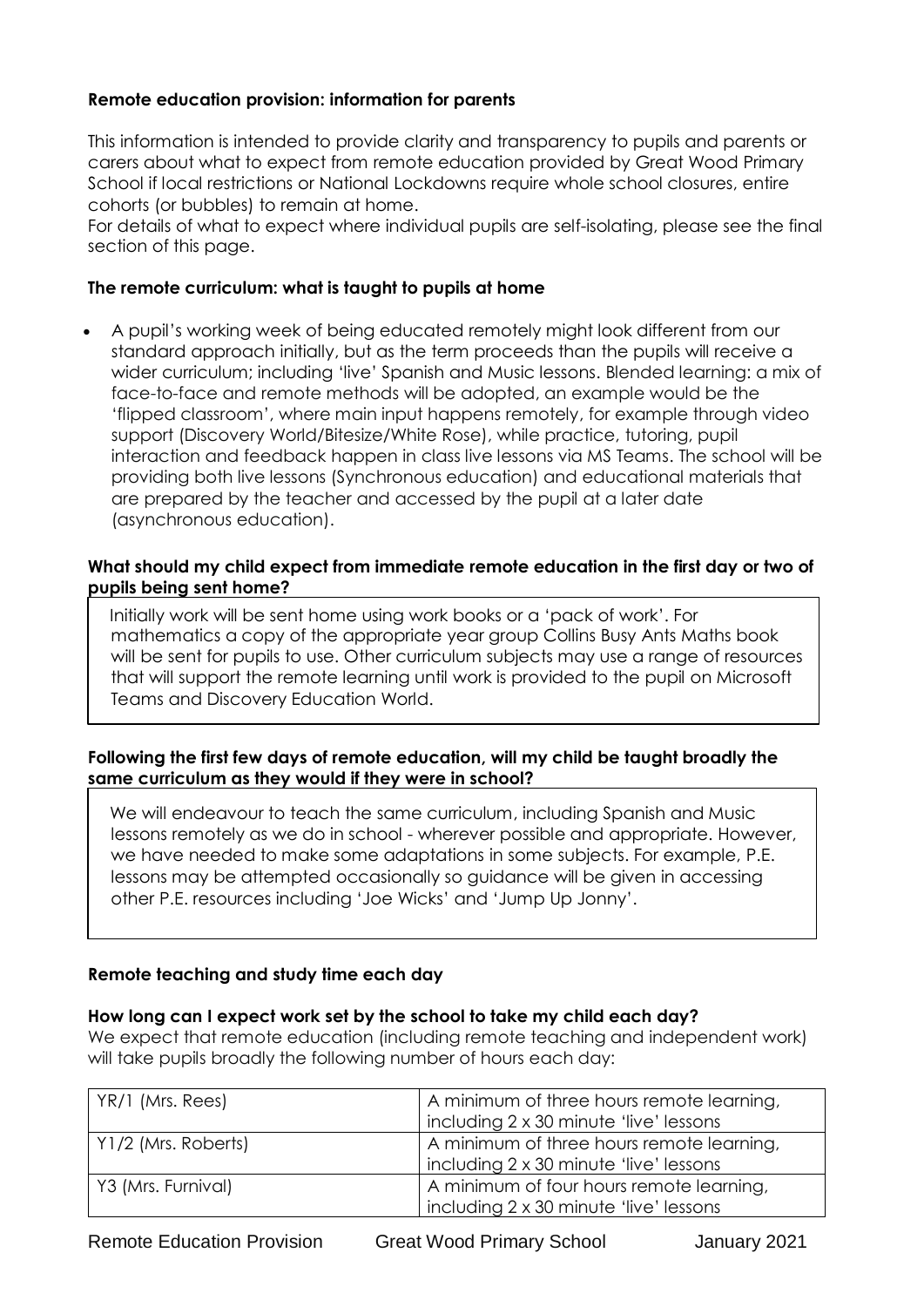| Y4/5 (Mrs. Shaw) | A minimum of four hours remote learning,<br>including 2 x 30 minute 'live' lessons                                  |
|------------------|---------------------------------------------------------------------------------------------------------------------|
| Y6 (Mr. Adamson  | A minimum of four hours remote learning,<br>I including 1 x 30 minute 'live' lesson and 1 x 1<br>hour 'live' lesson |

Guided Reading Lessons

In these sessions teachers will support reading and comprehension activities with smaller groups of children (or via online resources for Reception pupils). The timetable below lists when the times will be, your child will be informed on which day they will participate in the session. Reading activities will be set via MS Teams to also support the pupils learning:

| Reception           | Reading activities will be uploaded on the weekly plan for pupils<br>to access through a class login. Parents will access a new text<br>each week to explore with their child. |
|---------------------|--------------------------------------------------------------------------------------------------------------------------------------------------------------------------------|
| Y1 (Mrs. Rees)      | Wed @ 10.20-10.40am                                                                                                                                                            |
| Y1/2 (Mrs. Roberts) | Mon-Fri @1pm -1.20pm                                                                                                                                                           |
| Y3 (Mrs. Furnival)  | Mon-Fri @ 11.30 - 12pm                                                                                                                                                         |
| Y4/5 (Mrs. Shaw)    | Mon, Weds, Fri @11.30 -12pm                                                                                                                                                    |
| Y6 (Mr. Adamson     | Mon - Thurs @ $11-11.30$ am                                                                                                                                                    |

## **Accessing remote education**

#### **How will my child access any online remote education you are providing?**

To access online remote education, pupils will use their school user login through Microsoft Office 365 which will allow them to access their email, Microsoft Office and Microsoft Teams. Weekly planning, worksheets and main communication with the pupils will be through Microsoft Teams. Invites will be sent out for the pupil to attend 'live' lessons, these will appear in their email and calendar.

The remote education will be enhanced through the online platforms Discovery World Education, Cracking Comprehension and TT Rockstars both of which all children have usernames and passwords.

#### **If my child does not have digital or online access at home, how will you support them to access remote education?**

Where possible we will issue or lend laptops or internet-enabled devices to pupils so they can access the online remote learning. For further information contact [office@greatwood.staffs.sch.uk.](mailto:office@greatwood.staffs.sch.uk)

For problems with internet connection then we may be able to issue or lend devices that enable an internet connection (for example, routers or dongles), depending on usage. For further information contact the school office.

Paper resources will be available that are in line with the resources provided online and follow the same curriculum objectives. Work can be completed in an exercise book or loose paper and then submitted to the teacher on an agreed regular basis.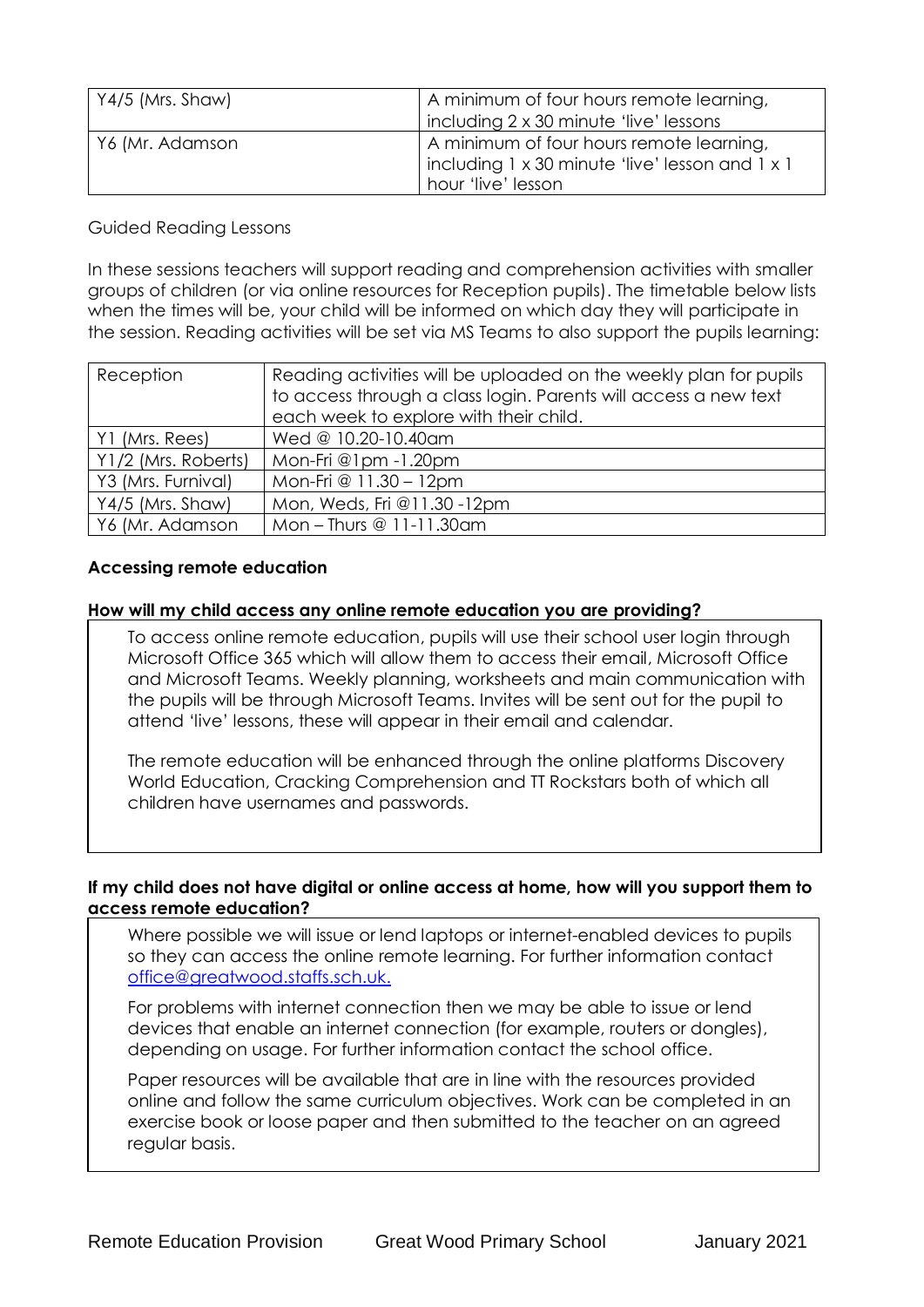## **How will my child be taught remotely?**

We use a combination of the following approaches to teach pupils remotely:

- We will provide daily 'live teaching' (online lessons) via Microsoft Teams;
- For those who request, printed paper resources produced by teachers (e.g. workbooks, worksheets);
- textbooks and reading books pupils have at home;
- Access to TT Rockstars, Discovery World, Cracking Comprehension, etc.;
- Microsoft 365 access allows use of all the Microsoft Office functionality.

## **Engagement and feedback**

## **What are your expectations for my child's engagement and the support that we as parents and carers should provide at home?**

Great Wood Primary School has an expectation that pupils' engagement with remote education should be regular and at least one of the two 'live' lessons are engaged with every day.

Due to the online requirement of remote learning, it is best if the child has a quiet place to study and ideally a laptop/tablet to complete their work on. However, we have tried to create a system of remote learning that can be accessed by a smartphone. If you have any concerns regarding this, please contact the school office.

Parental support includes establishing routines to support your child's education, maintaining pupils focus during the 'live' Microsoft Teams lesson and that interaction with the lesson is appropriate.

The school team recognises the challenges of remote learning and understands, if the pupil's learning is supported with other educational resources, such as National Oak/BBC Bitesize. The work provided is to ensure the school curriculum is followed, parents can modify when to deliver it following their own timetable if this supports the family.

Daily exercise is imperative and a break from screen time is healthy for all.

## **How will you check whether my child is engaging with their work and how will I be informed if there are concerns?**

Pupils' engagement with remote education will be monitored daily and an attendance record will be kept, this will enable class teachers to track uptake of the individual pupils.

A 'Pupil Folder' is located in Microsoft Teams relevant to your child's class and work can be uploaded here. These will be checked by the class teacher and pupils will be contacted regarding feedback.

If an individual pupil's engagement is a concern, then the class teacher will contact the parent/carers to see what support can be provided with the online lessons or access to the remote learning resources.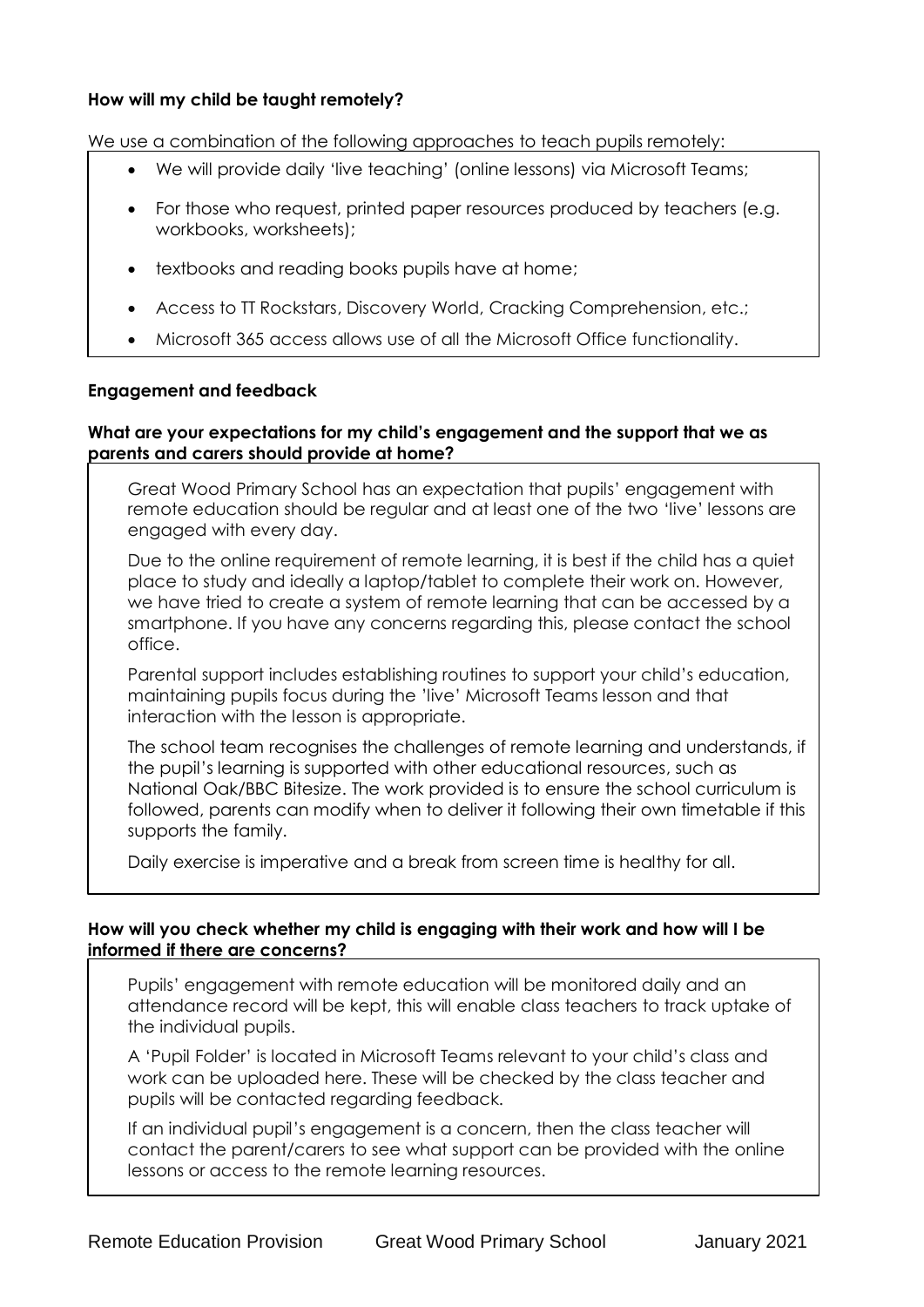## **How will you assess my child's work and progress?**

Feedback can take many forms and may not always mean extensive written comments for individual children. For example, whole-class feedback or quizzes marked automatically via digital platforms (Discovery World) are also valid and effective methods, amongst many others. Our approach to feeding back on pupil work is as follows:

In Microsoft Teams we will use a variety of methods to assess and provide feedback on pupils' work. This will include: verbal feedback/praise; comments on the chat function; using the posts/chat facility to contact individual pupils/parents and written comments in the conversation function.

As Discovery World has the facility to 'assign' work to pupils that can be graded and comments made on individuals work.

Written feedback will be delivered at least weekly with much of the verbal feedback/comments being daily.

## **Additional support for pupils with particular needs**

#### **How will you work with me to help my child who needs additional support from adults at home to access remote education?**

We recognise that some pupils, for example some pupils with special educational needs and disabilities (SEND), may not be able to access remote education without support from adults at home. We acknowledge the difficulties this may place on families, and we will work with parents and carers to support those pupils in the following ways:

Extra contact will be provided with families to deliver remote education for pupils with SENDs. This will include one-to-one phone calls and chats on Microsoft Teams to offer support and guidance.

Parents of younger children (Reception and Key Stage 1) will need to support their children during the 'live' lessons to ensure engagement with the learning. We recognise the challenge that this may present so if you have any concerns please contact the class teacher or the school office.

#### **Remote education for self-isolating pupils**

Where individual pupils need to self-isolate but the majority of their peer group remains in school, how remote education is provided will likely differ from the approach for whole groups. This is due to the challenges of teaching pupils both at home and in school.